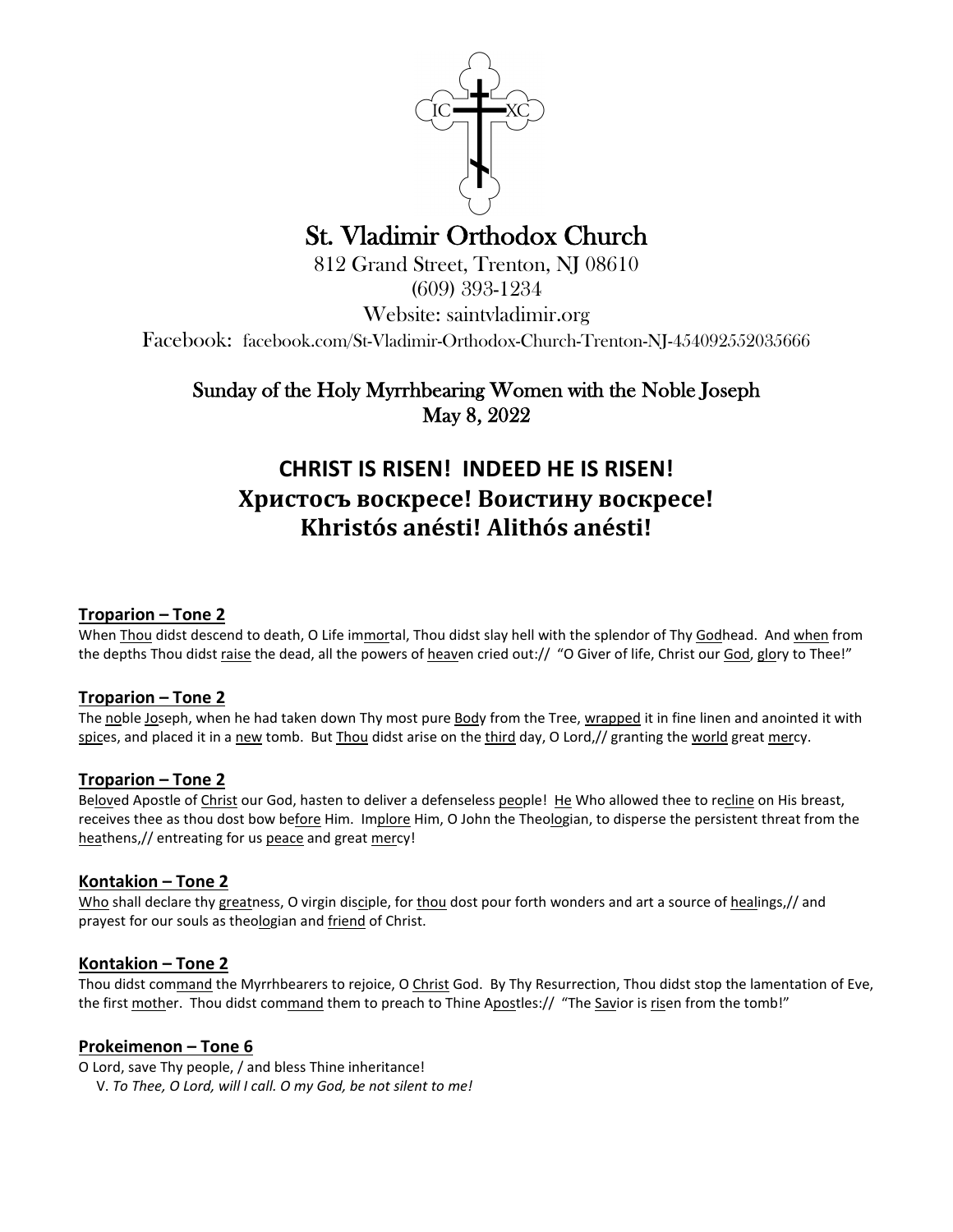# **Prokeimenon – Tone 8**

Their proclamation has gone out into all the earth, / and their words to the ends of the universe.

#### **Sunday of the Holy Myrrhbearing Women with the Noble Joseph**

The Myrrh-bearing women are those women who followed the Lord, along with His Mother. They remained with her during the time of the saving Passion, and anointed the Lord's body was with myrrh. Joseph and Νikόdēmos asked for and received the Lord's body from Pilate. They took it down from the Cross, wrapped it in linen cloths and spices, then they laid it in a tomb, and then they placed a great stone over the entrance of the tomb.

According to the Evangelist Matthew (27:57-61) Mary Magdalene and Mary the mother of James and Joses (Mark 15:40) were there sitting opposite the sepulchre, and they saw where He had been laid. This other Mary was the Mother of God. Not only were these present, but also many other women, as Saint Luke says (24:10).

Today the Church honors Saints Mary Magdalene (July 22), Mary the wife of Cleopas (May 23), Joanna (June 27), Salome, mother of the sons of Zebedee (August 3), Martha and Mary, sisters of Lazarus (June 4), and the Most Holy Theotokos and Ever-Virgin Mary, who was the stepmother of her husband Joseph's sons James (October 23) and Joses (October 30). Today we also remember Saint Joseph of Arimathea (July 31), who was a secret disciple (John 19:38), and Saint Νikόdēmos, who was a disciple by night (John 3:3; 19:38).

The holy right-believing Queen Tamara of Georgia is honored twice during the year: on May 1, the day of her repose, and also on the Sunday of the Myrrh-Bearing Women.

On this day the Church also remembers All Saints of Thessalonica, Saint Seraphim Bishop of Phanar (December 4,1610), the New Martyr Elias Ardunis (January 31, 1686), and the New Martyr Demetrios of the Peloponnesos (April 13, 1803).

#### **Epistle: Acts 6:1-7**

Now in those days, when the number of the disciples was multiplying, there arose a complaint against the Hebrews by the Hellenists, because their widows were neglected in the daily distribution. Then the twelve summoned the multitude of the disciples and said, "It is not desirable that we should leave the word of God and serve tables. Therefore, brethren, seek out from among you seven men of good reputation, full of the Holy Spirit and wisdom, whom we may appoint over this business; but we will give ourselves continually to prayer and to the ministry of the word." And the saying pleased the whole multitude. And they chose Stephen, a man full of faith and the Holy Spirit, and Philip, Prochorus, Nicanor, Timon, Parmenas, and Nicolas, a proselyte from Antioch, whom they set before the apostles; and when they had prayed, they laid hands on them. Then the word of God spread, and the number of the disciples multiplied greatly in Jerusalem, and a great many of the priests were obedient to the faith.

# **Epistle: 1 John 1:1-7**

That which was from the beginning, which we have heard, which we have seen with our eyes, which we have looked upon, and our hands have handled, concerning the Word of life – the life was manifested, and we have seen, and bear witness, and declare to you that eternal life which was with the Father and was manifested to us – that which we have seen and heard we declare to you, that you also may have fellowship with us; and truly our fellowship is with the Father and with His Son Jesus Christ. And these things we write to you that your joy may be full. This is the message which we have heard from Him and declare to you, that God is light and in Him is no darkness at all. If we say that we have fellowship with Him, and walk in darkness, we lie and do not practice the truth. But if we walk in the light as He is in the light, we have fellowship with one another, and the blood of Jesus Christ His Son cleanses us from all sin.

#### **Gospel: Mark 15:43-16:8**

Joseph of Arimathea, a prominent council member, who was himself waiting for the kingdom of God, coming and taking courage, went in to Pilate and asked for the body of Jesus. Pilate marveled that He was already dead; and summoning the centurion, he asked him if He had been dead for some time. So when he found out from the centurion, he granted the body to Joseph. Then he bought fine linen, took Him down, and wrapped Him in the linen. And he laid Him in a tomb which had been hewn out of the rock, and rolled a stone against the door of the tomb. And Mary Magdalene and Mary the mother of Joses observed where He was laid. Now when the Sabbath was past, Mary Magdalene, Mary the mother of James, and Salome bought spices, that they might come and anoint Him. Very early in the morning, on the first day of the week, they came to the tomb when the sun had risen. And they said among themselves, "Who will roll away the stone from the door of the tomb for us?" But when they looked up, they saw that the stone had been rolled away – for it was very large. And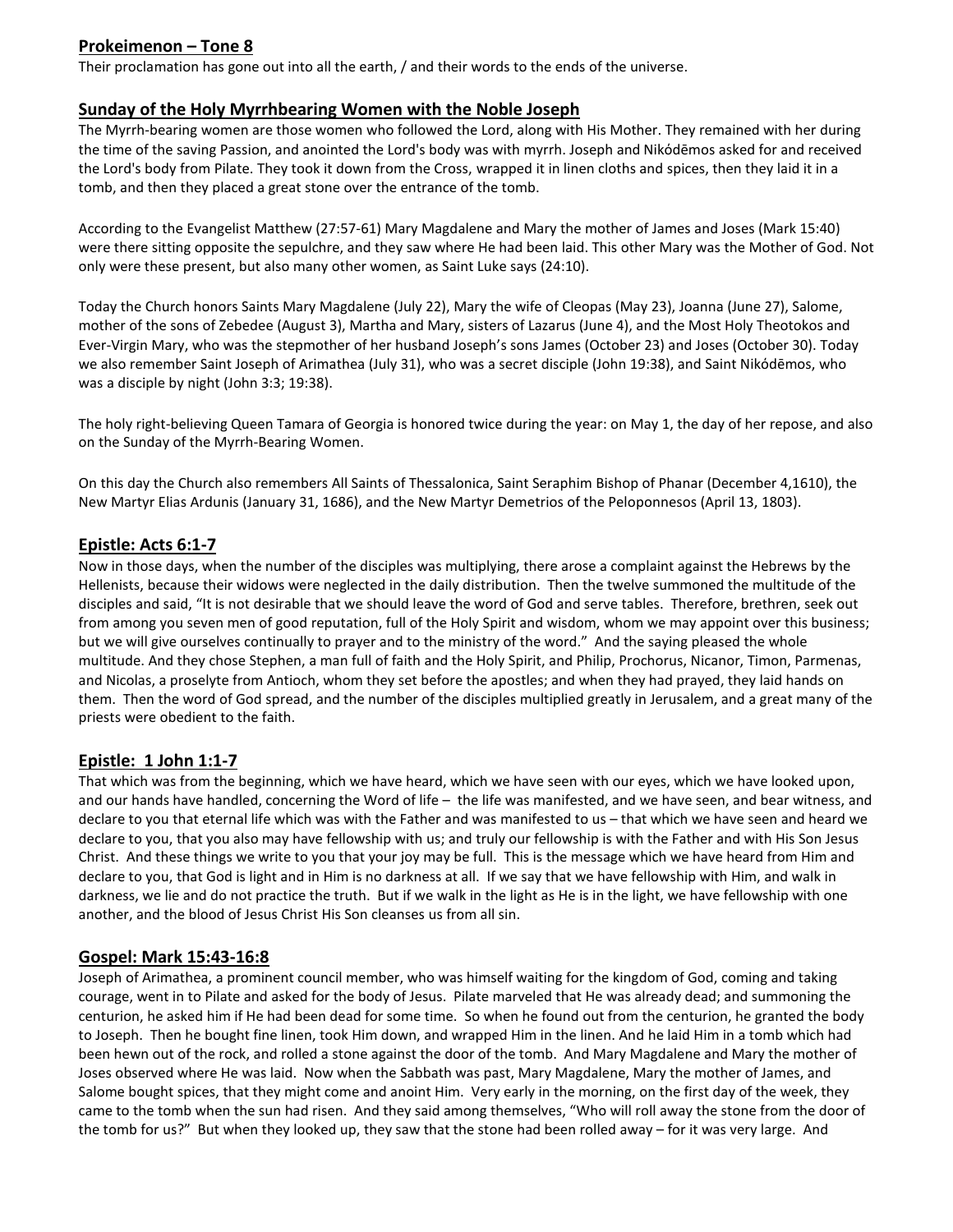entering the tomb, they saw a young man clothed in a long white robe sitting on the right side; and they were alarmed. But he said to them, "Do not be alarmed. You seek Jesus of Nazareth, who was crucified. He is risen! He is not here. See the place where they laid Him. But go, tell His disciples – and Peter – that He is going before you into Galilee; there you will see Him, as He said to you." So they went out quickly and fled from the tomb, for they trembled and were amazed. And they said nothing to anyone, for they were afraid.

#### **Gospel: John 19:25-27; 21:24-25**

Now there stood by the cross of Jesus His mother, and His mother's sister, Mary the wife of Clopas, and Mary Magdalene. When Jesus therefore saw His mother, and the disciple whom He loved standing by, He said to His mother, "Woman, behold your son!" Then He said to the disciple, "Behold your mother!" And from that hour that disciple took her to his own home. This is the disciple who testifies of these things, and wrote these things; and we know that his testimony is true. And there are also many other things that Jesus did, which if they were written one by one, I suppose that even the world itself could not contain the books that would be written. Amen.

# **Service Schedule for the week of May 8**

Sunday May 8 – 9:45 AM Hours; 10:00 AM Divine Liturgy followed by Coffee Hour in Daria Hall. During Coffee Hour, the FOCA Club will provide chocolate fondue with fruit, as well as wine, in celebration of Mother's Day. Saturday May 14 – 5:00 PM Vespers followed by Confession Sunday May 15 – 10:00 AM Divine Liturgy followed by Coffee Hour in Daria Hall.

#### **Weekly Giving**

May  $1 - 62$  adults, 24 youth, \$3,264

#### **Parish Announcements**

Happy Mother's Day to all mothers, Godmothers, grandmothers, and step-mothers! Memory Eternal for the mothers who have fallen asleep in the Lord.

The FOCA Club is giving away geraniums to all women of the parish in honor of Mother's Day. Please pick up your flower on your way out of church – they will be on the side of the church near the lift.

The Ladies Assumption Altar Society will be raffling a Mother's Day basket filled with many lovely items, including a Lenox clock, Vera Bradley wallet, champagne, and more! Tickets are \$2.00 each or 3 for \$5.00. The winning ticket will be drawn today. Also, the Ladies are selling Bingo Lottery tickets – tickets are 4 for \$2.00. Take a chance – lots of possibilities to win!

There will be a Parish Council meeting this Tuesday, May 10 at 7:00 PM.

There will be a FOCA Club meeting next Sunday during Coffee Hour.

Join us for Summer Bingo at the church picnic grounds after services on Sunday June 5! There is a sign-up sheet on the table across from the candle desk; if you will be attending please sign-up so we can have an idea of how many people will be attending. Food, snacks, and beverages will be available for purchase.

Matushka Mary is recuperating from her pelvic fracture at Chandler Hall Rehab, Room 105B, in Newtown, PA. The family does not know how long she will be there. All prayers are most welcome for her to regain her strength.

Anyone interested in purchasing and planting a fruit tree at the picnic grounds, please see Father Volodymyr. Fruit trees include cherry, apple, pear, peach, etc. The tree needs to be 10-12 ft. tall so that the deer will not eat it; they can be purchased at a nursery or Home Depot. Thank you!

Youth and adults of the parish are invited to Bible Study classes during Coffee Hour. The classes are taught by Alan Berck.

# **UPCOMING BIRTHDAYS THIS WEEK:**

Anne Cheslock – May 11 *Have a blessed birthday and God grant you many years!*